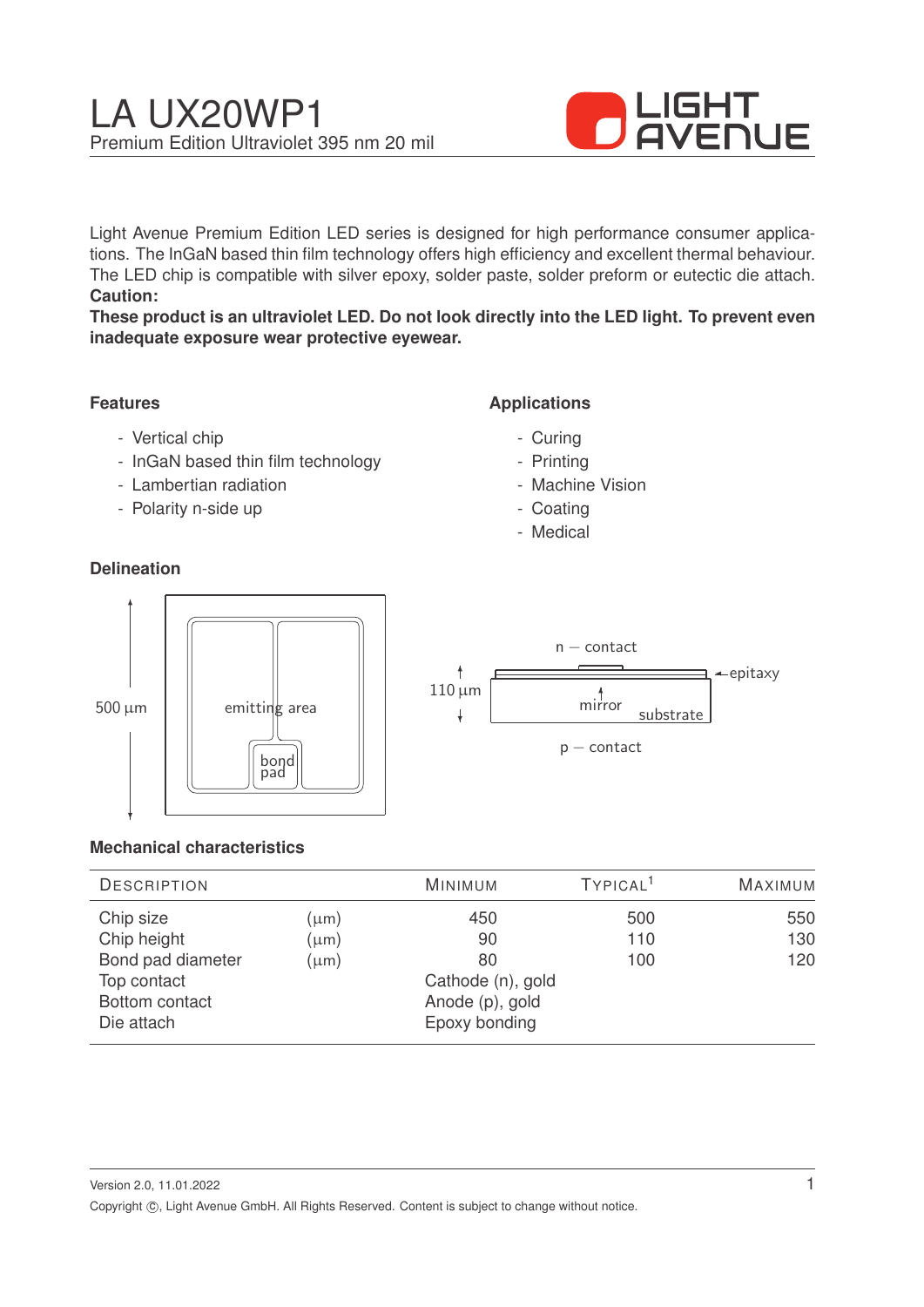

# Electro-optical characteristics ( $T_A = 25^{\circ} \text{C}$ )<sup>2</sup>

| <b>PARAMETER</b>                                                       | <b>SYMBOL</b>                                  | CONDITION                                                                                   | MIN.                    | TYP <sup>1</sup>   | Max.       | Unit     |
|------------------------------------------------------------------------|------------------------------------------------|---------------------------------------------------------------------------------------------|-------------------------|--------------------|------------|----------|
| Forward voltage<br>Reverse voltage<br>Peak wavelength<br>Radiant power | $V_F$<br>$V_R$<br>$\lambda_{peak}$<br>$\Phi_e$ | $I_F = 50 \text{ mA}$<br>$I_R = 10 \mu A$<br>$I_F = 50 \text{ mA}$<br>$I_F = 50 \text{ mA}$ | 3.10<br>5<br>390<br>100 | 3,25<br>395<br>140 | 3,3<br>400 | nm<br>mW |
|                                                                        |                                                |                                                                                             |                         |                    |            |          |

## $\mathsf{Maximum}$  ratings  $(T_A = 25^{\circ} \mathsf{C})^3$

| PARAMETER                   | <b>SYMBOL</b> | <b>VALUE</b> | Unit         |
|-----------------------------|---------------|--------------|--------------|
| Operating temperature range | $T_{op}$      | $-3085$      | $^{\circ}$ C |
| Forward current             | $1_F$         | 100          | mA           |
| Junction temperature        | $T_i$         | 125          | $^{\circ}$ C |

### **Binning** ( $I_F = 50$  mA)

|                    |      |      | WAVELENGTH (NM) |  |
|--------------------|------|------|-----------------|--|
|                    |      | 390- | 395-            |  |
|                    |      | 395  | 400             |  |
| Radiant power (mW) | >100 | Y27  | Z27             |  |
|                    | >125 | Y28  | Z28             |  |
|                    | >160 | Y29  | Z29             |  |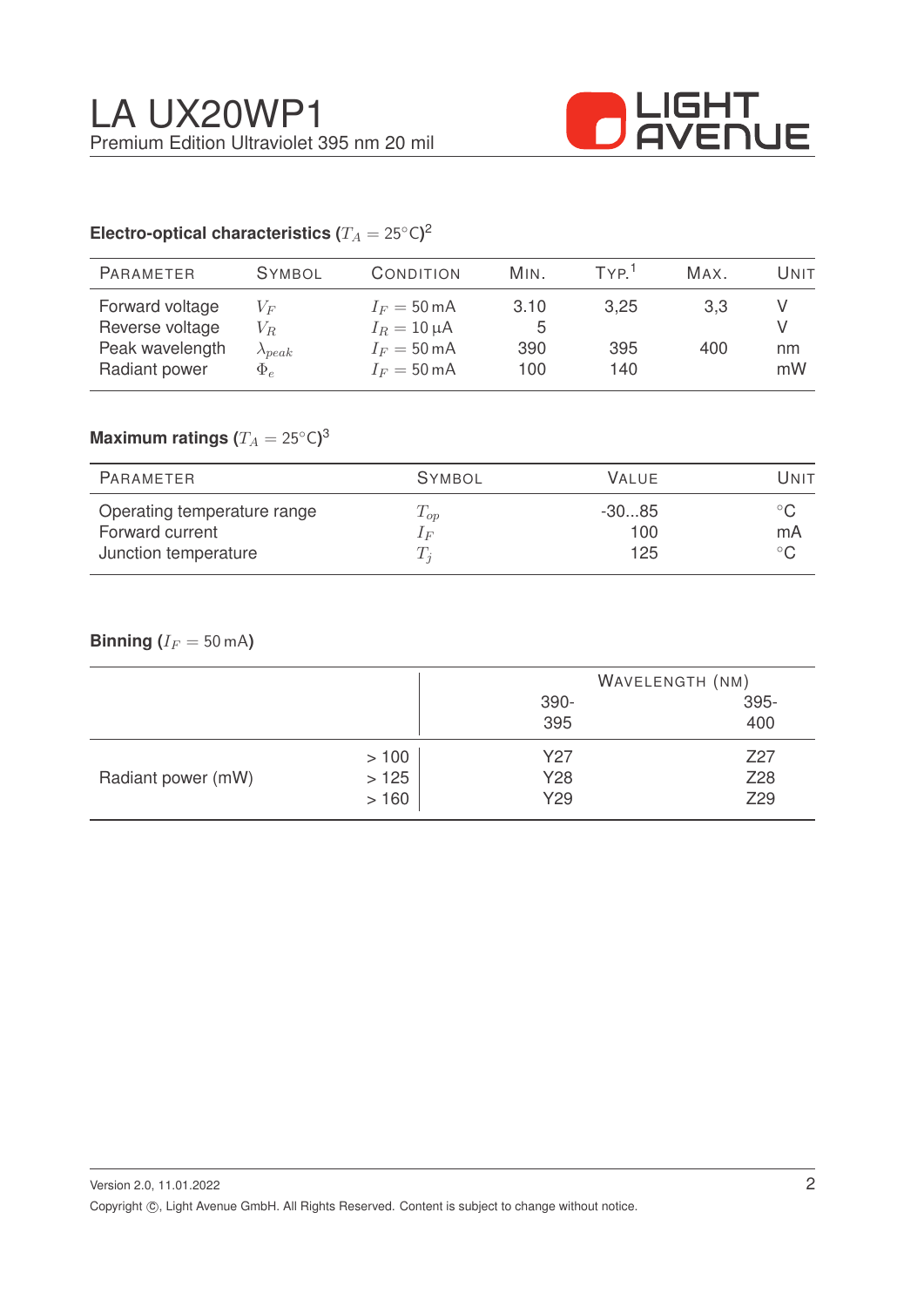

#### **Handling and Storage Conditions**

Storage time for wafers in sealed condition is not limited by the die itself, but may be limited by the adhesion of the blue foil (storage ambient conditions:  $T_a = 15...30^{\circ}$ C; relative humidity: < 60%, vertical storage). Customer has to make sure that there is no glue from the adhesive foil on the backside either by a die shear test or by visual inspection of the backside before production. The hermetically sealed shipment lot shall be opened under temperature and moisture controlled cleanroom environment only. Customers have to follow the according rules for desposition as the material can be hazardous for humans and the environment. Chips are placed on a blue foil, which may contain the following substance in a concentration of circ.18% wt: Bis (2 ethyl(hexyl)phthalate) (DEHP) [CAS #: 117-81-7; EC # 204-211-0]. Dice have to be handled ESD sensitive.

#### **Packing**

Chips are placed on a blue foil inside a 6 inch ring or alternatively on a blue foil (mylar). For shipment the wafers of a shipment lot are arranged to stacks. Please use the recycling operators familiar to you. If required you can ask for our help. Please get in touch with your nearest sales office. By agreement we will take packing material back, if sorted. Transport costs of any kind must be paid by customers. For packing material that is returned to us unsorted or which we are not obliged to accept, any costs incurred will be invoiced to you.

#### **Design Objectives**

The chip design was developed and released based on the producer's standard assembly procedures and packaging. Bond strength properties are in accordance to MIL-STD-750D, method 2037. Whether the chip fits to the customer's products with its according die and wire bond procedures and packaging must be evaluated by the customer himself. If workability problems arise after this release a mutually conducted problem solving procedure has to be set up, if the chips are suspected of contributing to the problems.The chips are produced with best effort, but on chip level a subset of the chip characteristics can be determined only. Performance of the chip in the customer's products can only be determined by the customer himself.

#### **Returns and Complaints**

For complaints and returns of material a RMA-number is necessary. Samples for analysis purposes can be send to us without credit.

#### **Shipping Conditions**

If not otherwise arranged, the "General Terms of Business of Light Avenue GmbH" apply for any shipment. If this document is not familiar to you, please request it at our nearest sales office.

Version 2.0, 11.01.2022 Copyright ©, Light Avenue GmbH. All Rights Reserved. Content is subject to change without notice.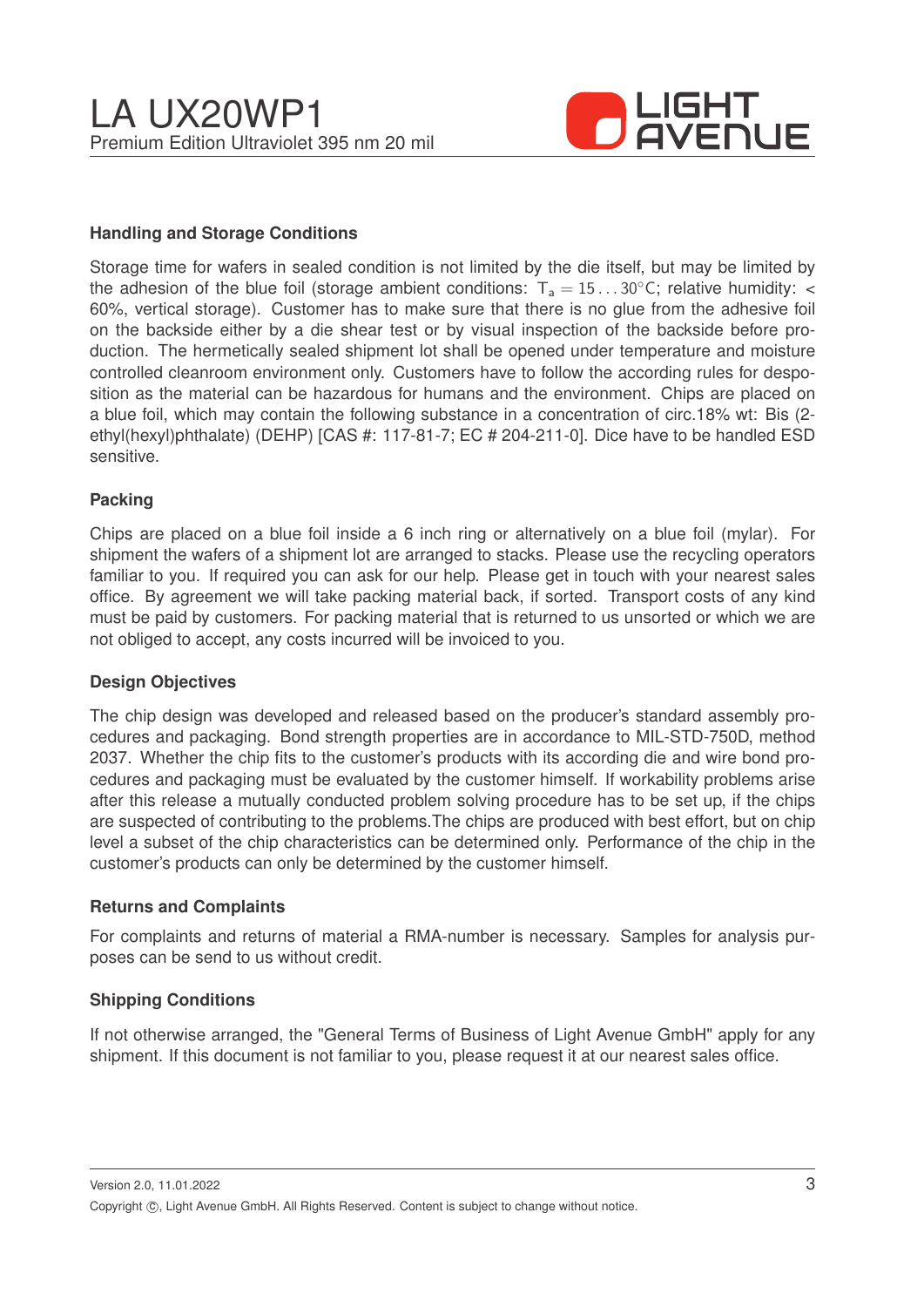

#### **Disclaimer Attention please!**

- **Components used in life-support devices or systems must be expressly authorized for such purpose!**

Critical components<sup>4</sup> may only be used in life-support devices<sup>5</sup> or systems with the express written approval by us.

- All products, product specifications and data to improve reliability, function, design or otherwise are subject to change without notice .
- Light Avenue GmbH, its affiliates, agents, and employees, and all persons acting on its or their behalf, disclaim any and all liability for any errors, inaccuracies or incompleteness contained in any datasheet or in any other disclosure relating to any product. Light Avenue makes no warranty, representation or guarantee regarding the suitability of the products for any particular purpose or the continuing production of any product. To the maximum extent permitted by applicable law, Light Avenue disclaims (i) any and all liability arising out of the application or use of any product, (ii) any and all liability, including without limitation special, consequential or incidental damages, and (iii) any and all implied warranties, including warranties of fitness for particular purpose, non-infringement and merchantability. Statements regarding the suitability of products for certain types of applications are based on Light Avenue's knowledge of typical requirements that are often placed on Light Avenue's products in generic applications. Such statements are not binding statements about the suitability of products for a particular application. It is the customer's responsibility to validate that a particular product with the properties described in the product specification is suitable for use in a particular application. Parameters provided in datasheets and/or specifications may vary in different applications and performance may vary over time. All operating parameters, including typical parameters, must be validated for each customer application by the customer's technical experts. Product specifications do not expand or otherwise modify Light Avenue's terms and conditions of business, including but not limited to the warranty expressed therein. Except as expressly indicated in writing, Light Avenue's products are not designed for use in medical, life-saving, or life-sustaining applications or for any other application in which the failure of the Light Avenue product could result in personal injury or death. Customers using or selling Light Avenue products not expressly indicated for use in such applications do so at their own risk. Please contact authorized Light Avenue personnel to obtain written terms and conditions regarding products designed for such applications. No license, express or implied, by estoppel or otherwise, to any intellectual property rights is granted by this document or by any conduct of Light Avenue. Product names and markings noted herein may be trademarks of their respective owners.
- The information describes the type of component and shall not be considered as assured characteristics. Due to technical requirements components may contain dangerous substances. For information on the types in question please contact our Sales Organization.
- Lead free product RoHS compliant.
- The quality level of the final visual inspection shall comply to an AQL of 1.0 (according to MIL-STD-105E, level II), if the customer performes an incoming visual inspection of a shipment.